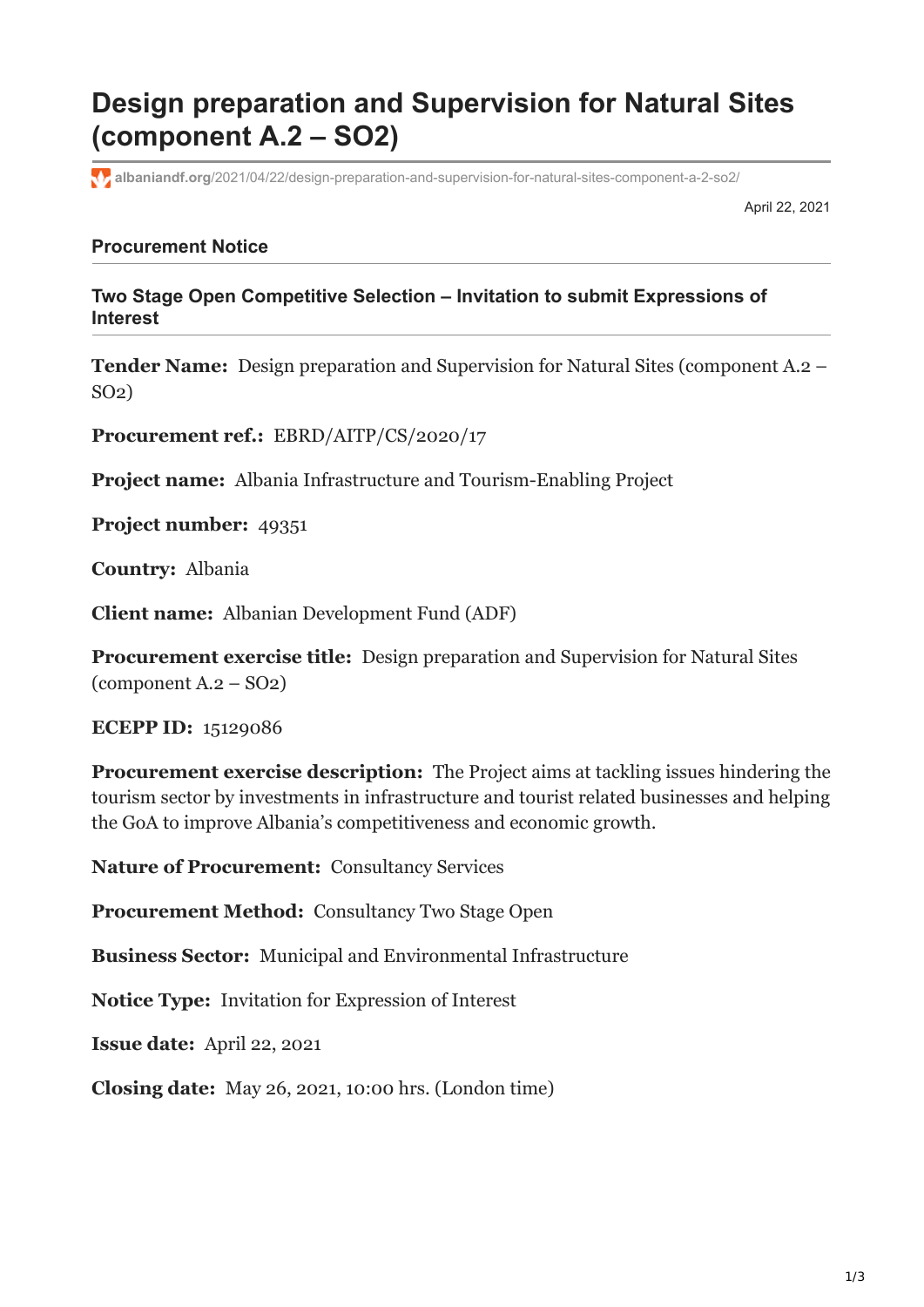1. **Funding Details:** The Albania Infrastructure and Tourism-Enabling Project "the Project" is financed by the European Union through technical assistance and investments grants for a total amount of EUR 40 million, and by complementary sovereign loan facility provided by the EBRD to the Government of Albania. The Project is implemented by the Albanian Development Fund as executing agency (the "Client") and the European Bank for Reconstruction and Development (the "Bank"). The EU grants are identified by the EU in close cooperation with the Albanian Development Fund.

The above-named client intends to use part of the proceeds of European Union grant administered by the European Bank for Reconstruction and Development (the Bank) towards the cost of the following contract(s) for which this Invitation to submit Expressions of Interest is issued.

2. **Information on the Procurement Exercise:** Contracts will be subject to the Bank's Procurement Policies and Rules and are open for participation for firms from any country, unless otherwise specified in the procurement documents.

The type of contract and the procurement method is stated above. A full description of the procurement exercise is available within the documentation and is available free of charge in ECEPP.

The documentation will include such information as: detailed technical and financial requirements; any information on lots; the expected outcome; eligibility and qualification requirements; contract start date; planned contract duration; any response requirements; any other relevant information.

This procurement exercise will be conducted using the EBRD Client E-Procurement Portal (ECEPP). Prospective participants can access the procurement exercise by clicking on the below link or on the 'Access Opportunity' button (if viewing this notice on ECEPP). Registered participants may log in and access the documentation immediately and unregistered participants may do so after completing a brief registration: <https://ecepp.ebrd.com/respond/C43M395QUU>.

3. **Other Information:** The Client now invites expressions of interest ("EoIs") to provide the consulting services described in the ECEPP EOI Notice and this Data Sheet and (hereinafter called the "Services"):

Following this EoI procedure, a shortlist of qualified firms will be formally established on the basis of the shortlisting criteria set out in this Data Sheet. Only the shortlisted consultants will be **invited to submit proposals.**

4. **Client address:** The client's address is for information only. To register interest, access the documentation using the available links. Participants must use the ECEPP message centre for communication with the client.

Contact Name: Astrit Alikaj